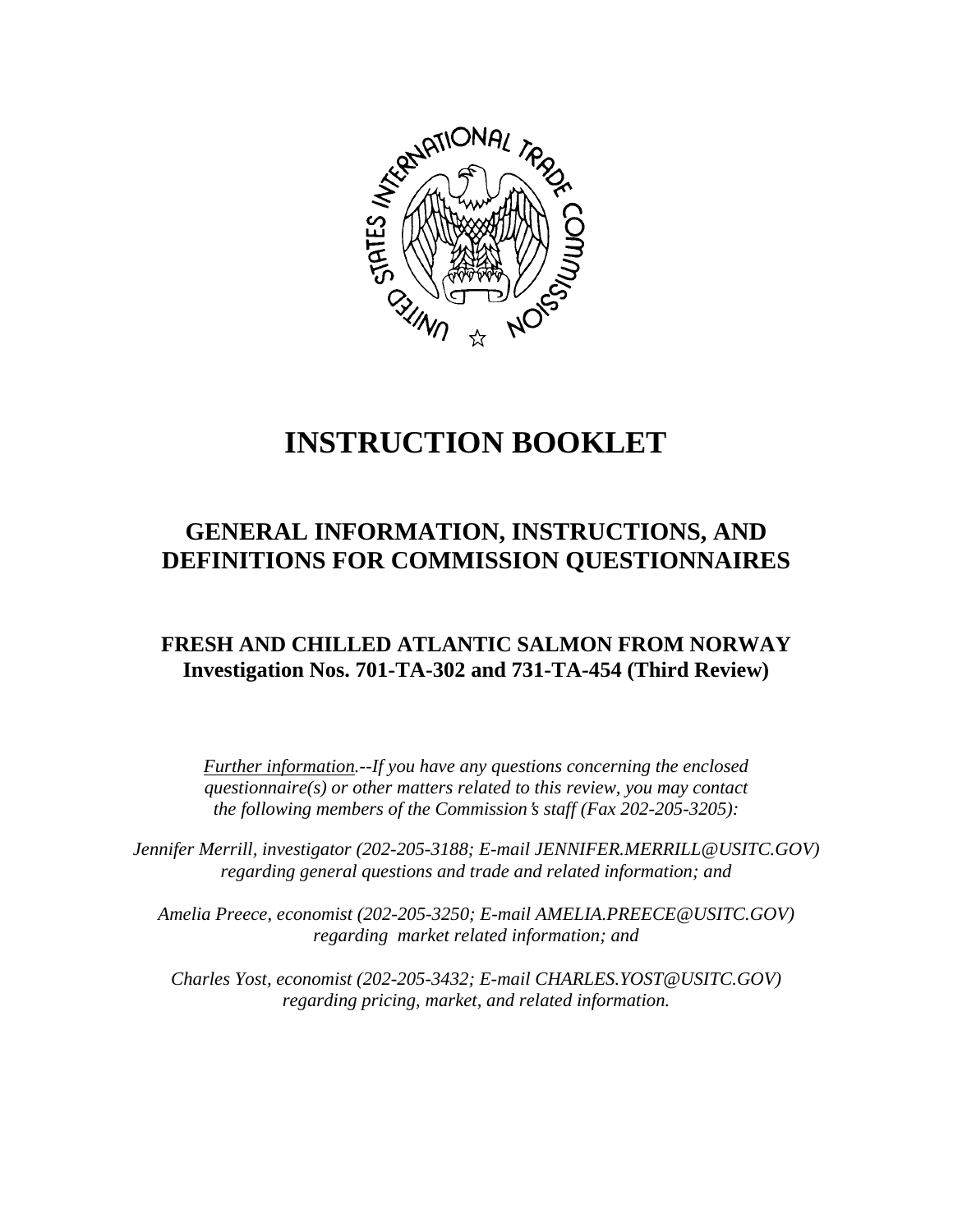# **GENERAL INFORMATION**

*Background.*-- On April 12, 1991, the Department of Commerce issued an antidumping duty order and a countervailing duty order on imports of fresh and chilled Atlantic salmon from Norway (56 F.R. 14920 and 14921). On January 3, 2011, the Commission instituted a review pursuant to section 751(c) of the Tariff Act of 1930 (19 U.S.C. § 1675(c)) (the Act) to determine whether revocation of the orders would be likely to lead to continuation or recurrence of material injury to the domestic industry within a reasonably foreseeable time (76 F.R. 166). If the Commission makes an affirmative determination, the order will remain in place. If the Commission makes a negative determination, the Department of Commerce will revoke the order.

Questionnaires and other information pertinent to these reviews are available at http://www.usitc.gov/trade\_remedy/731\_ad\_701\_cvd/investigations/2011/salmon/reviewphase.h tm. Address all correspondence to the United States International Trade Commission, Washington, DC 20436. Hearing-impaired individuals can obtain information regarding this review via the Commission's TDD terminal (202-205-1810).

*Due date of questionnaire(s)*.-- Please submit the completed questionnaire(s) to the United States International Trade Commission so as to be received by **no later than September 26, 2011**. Because Commission staff might contact you with questions during the course of the proceeding, save the final version of the document(s) and retain all files and worksheets associated with the completed questionnaire(s). Please also retain a copy of any paper original document that you submit.

*Service of questionnaire response(s)*.--In the event that your firm is a party to this review, you are required to serve a copy of the questionnaire(s), once completed, on parties to the proceeding that are subject to administrative protective order (see 19 CFR  $\S 207.7$ ). A list of such parties is maintained by the Commission's Secretary and may be obtained by calling 202-205-1803. A certificate of service must accompany the copy of the completed questionnaire(s) you submit (see 19 CFR § 207.7).

*Confidentiality*.--The commercial and financial data furnished in response to the enclosed questionnaire(s) that reveal the individual operations of your firm will be treated as confidential by the Commission to the extent that such data are not otherwise available to the public and will not be disclosed except as may be required by law (see 19 U.S.C. § 1677f). Such confidential information will not be published in a manner that will reveal the individual operations of your firm; however, nonnumerical characterizations of numerical business proprietary information (such as discussion of trends) will be treated as confidential business information only at the request of the submitter for good cause shown.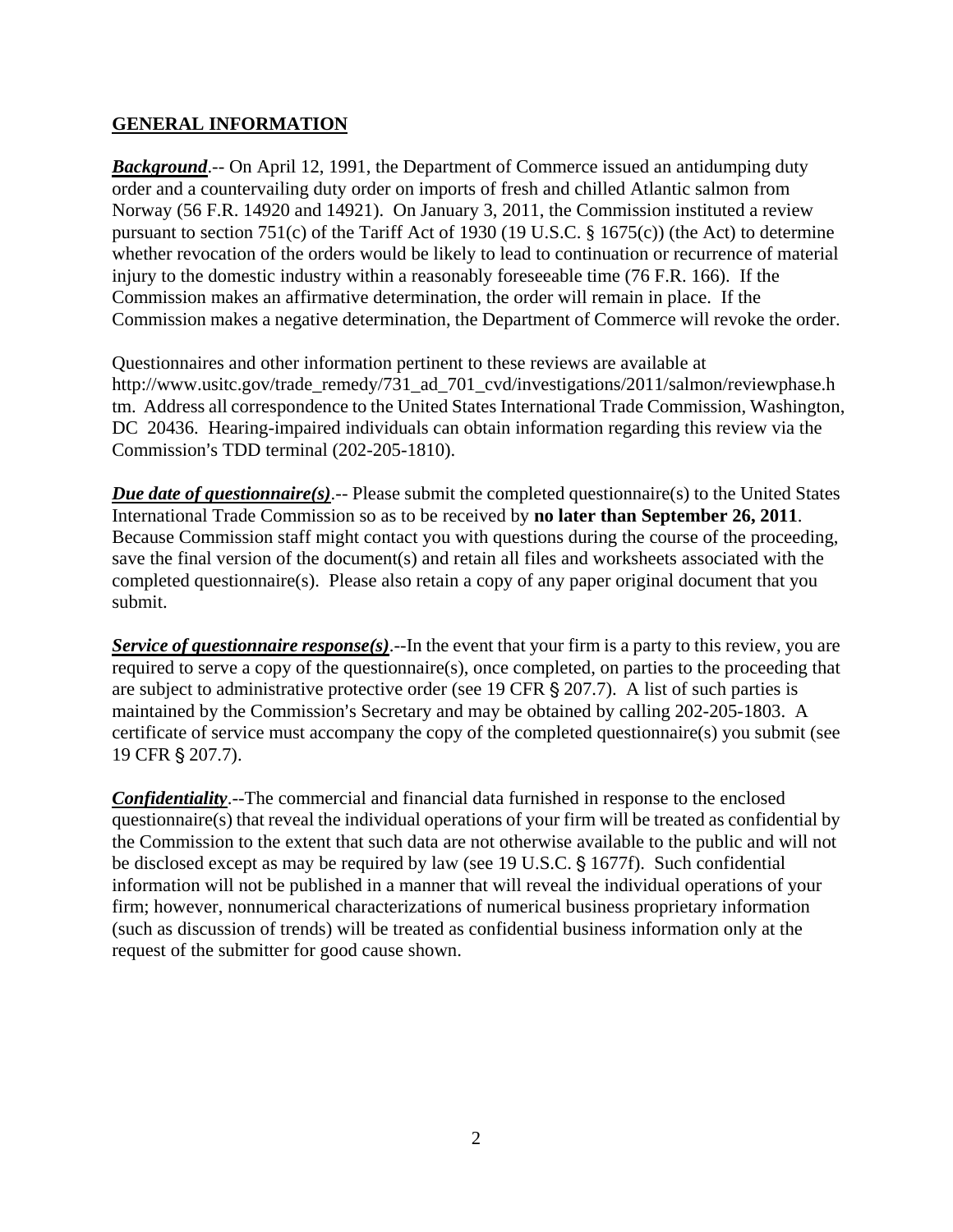# **GENERAL INFORMATION--***Continued*

*Verification***.--The information submitted in the enclosed questionnaire(s) is subject to audit and verification by the Commission. To facilitate possible verification of data, please keep all your workpapers and supporting documents used in the preparation of the questionnaire response(s).**

*Release of information*.--The information provided by your firm in response to the questionnaire(s), as well as any other business proprietary information submitted by your firm to the Commission in connection with the review, may become subject to, and released under, the administrative protective order provisions of the Tariff Act of 1930 (19 U.S.C. § 1677f) and section 207.7 of the Commission's Rules of Practice and Procedure (19 CFR  $\S$  207.7). This means that certain lawyers and other authorized individuals may temporarily be given access to the information for use in connection with this review or other import-injury proceedings or reviews conducted by the Commission on the same or similar merchandise; those individuals would be subject to severe penalties if the information were divulged to unauthorized individuals.

# **INSTRUCTIONS**

*Answer all questions*.--Do not leave any question or section blank unless a questionnaire expressly directs you to skip over certain questions or sections. If the answer to any question is "none," write "none." If information is not readily available from your records in exactly the **form requested, furnish carefully prepared estimates--designated as such by the letter E<sup>"</sup>--and explain the basis of your estimates**. Answers to questions and any necessary comments or explanations should be supplied in the space provided or on separate sheets attached to the appropriate page of the questionnaire(s). If your firm is completing more than one questionnaire in connection with this review (i.e., a producer, importer, and/or purchaser questionnaire), you need not respond to duplicated questions in the questionnaires.

*Consolidate all U.S. establishments.*--Report the requested data for your establishment(s) located in the United States. **Firms operating more than one establishment should combine the data for all establishments into a single report.**

*Filing instructions*.—Questionnaires may be filed either in paper form or electronically.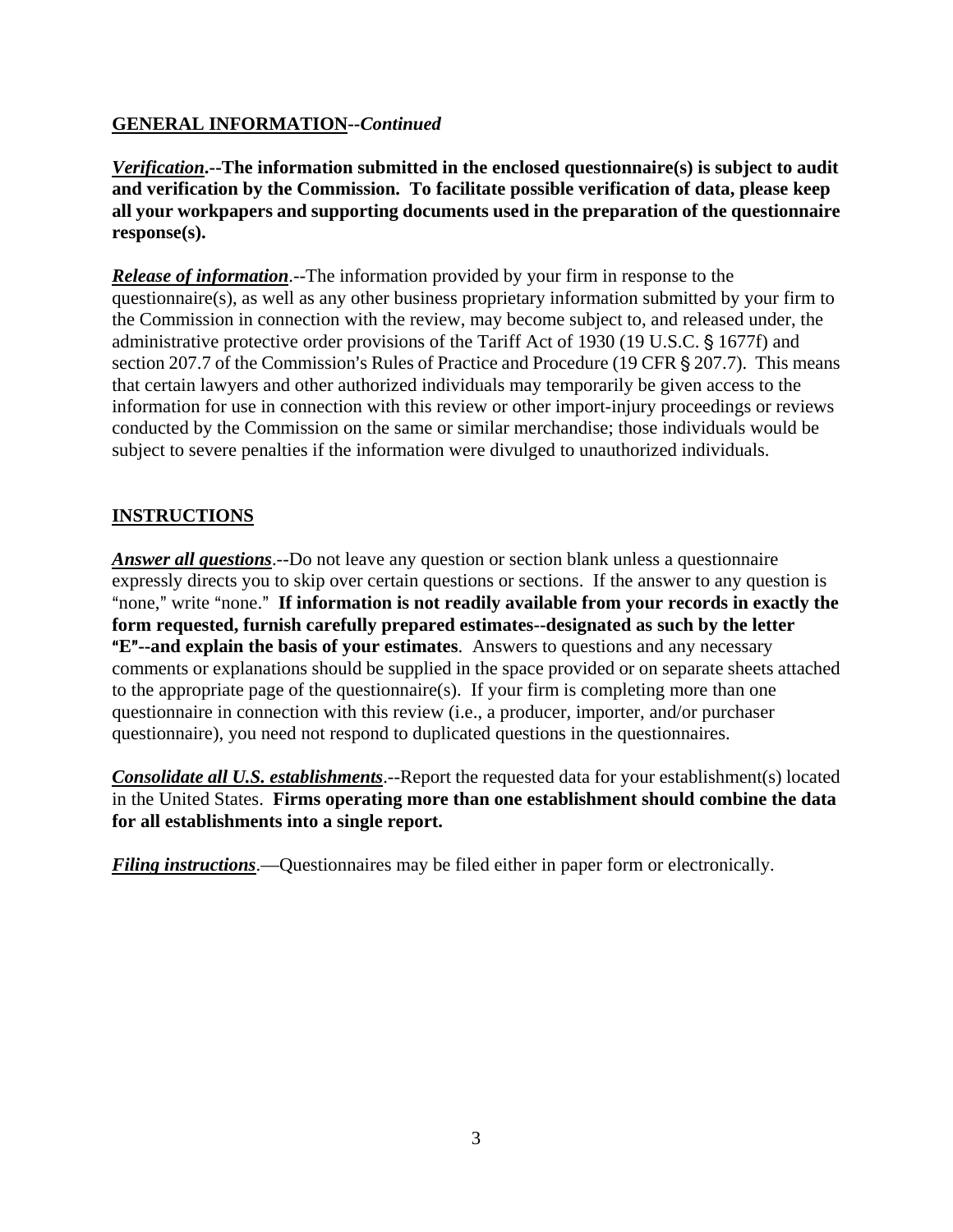#### **INSTRUCTIONS--***Continued*

#### **OPTIONS FOR FILING**

This questionnaire is available as a "fillable" form in MS Word format on the Commission's website at **http://www.usitc.gov/trade\_remedy/731\_ad\_701\_cvd/ investigations/2011/salmon/reviewphase.htm**. *Please do not attempt to modify the format or permissions of the questionnaire document*. You may complete the questionnaire and submit it, electronically, or you may print it out and submit it in paper form, as described below:

**• Compact disc (CD)**.—Copy your questionnaire onto a CD, include a signed certification page (page 1) (either in paper form or scanned PDF copied onto CD), and mail to the address above. *It is strongly recommended that you use an overnight mail service. U.S. mail sent to government offices undergoes additional processing which not only results in substantial delays in delivery but may also damage CDs.* 

• **Upload via Secure Drop Box.**—Upload the completed questionnaire in MS Word format along with a scanned copy of the signed certification page (page 1) through the Commission's secure upload facility:

*Web address*: https://dropbox.usitc.gov/salmon/ *Pin*: Salmon

**• E-mail**.—E-mail your questionnaire to the investigator identified on page 1 of the Instruction Booklet; include a scanned PDF of the signed certification page (page 1). Type the following in the e-mail subject line: BPI Questionnaire, INV. NO. 302 *Please note that submitting your questionnaire by e-mail may subject your firm's business proprietary information to transmission over an unsecure environment and to possible disclosure. If you choose this option, the Commission warns you that any risk involving possible disclosure of such information is assumed by the submitter and not by the Commission.* 

- **Fax**.—Fax to 202.205.3205.
- **Overnight mail service**.—Mail to the following address:

#### **United States International Trade Commission Office of Investigations, Room 615 500 E Street SW Washington, DC 20024**

**• U.S. mail**.—Mail to the address above, but use zip code 20436. *This option is not recommended. U.S. mail sent to government offices undergoes additional processing to screen for hazardous materials; this additional processing results in substantial delays in delivery.* 

*Note: If you are a party to the proceeding, and service of the questionnaire is required, such service should be made in paper form.*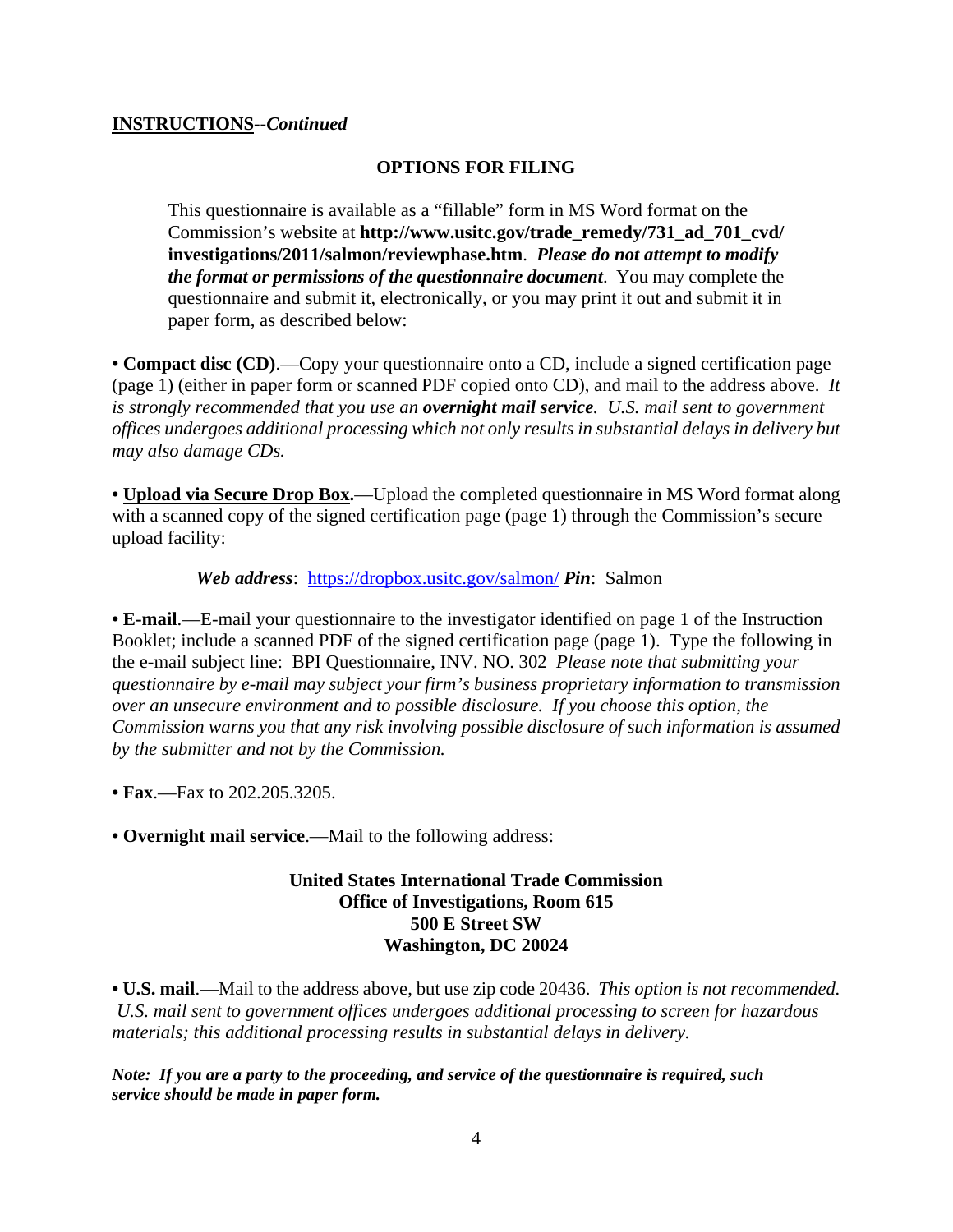#### **DEFINITIONS**

*Product*.-- *Fresh and chilled Atlantic salmon*.--The product covered by the orders in these reviews is the species Atlantic salmon (Salmon salar) marketed as specified herein; the order excludes all other species of salmon: Danube salmon, Chinook (also called "king" or "quinnat"), Coho ("silver"), Sockeye ("redfish" or "blueback"), Humpback ("pink") and Chum ("dog"). The subject Atlantic salmon is a whole or nearly-whole fish, typically (but not necessarily) marketed gutted, and cleaned, with the head on. The subject merchandise is typically packed in fresh-water ice ("chilled"). Excluded from the subject merchandise are fillets, steaks and other cuts of Atlantic salmon. Also excluded are frozen, canned, smoked or otherwise processed Atlantic salmon. Atlantic salmon is provided for under statistical reporting numbers 0302.12.0003 and 0302.12.0004 of the Harmonized Tariff Schedule of the United States (HTS).

Atlantic salmon proceed through several stages of development and production prior to being marketed as dressed fresh and chilled Atlantic salmon, including eyed eggs, fry, smolt, and round (adult):

*Eyed eggs*.–Atlantic salmon eggs are generally stripped from brood stock and fertilized around November of each year. These "green eggs" are placed in an incubator and develop eyes (become "eyed eggs") during the following January. The eyed eggs hatch within a month and tiny fish-like "alevin" emerge, each living off an attached yolk sac.

*Fry*.–Within another month, the yolk sac is consumed and juvenile markings appear. At this "fry" stage feeding begins, and within several more months the fish is transferred from the incubator tank to a large freshwater "grow-out" tank. Over the summer the fry grow quickly and by the fall they reach the size referred to as "parr".

*Smolt*.–In their second spring, Atlantic salmon lose their juvenile markings and develop a silvery skin ("smoltify"). As smolt, they may be transferred to salt water "cages" or "pens" where they mature into adult Atlantic salmon.

*Ungutted ("round") adult Atlantic salmon (round Atlantic salmon)*.–Atlantic salmon typically reach marketable adult size in about three years (after their second summer in salt water). The fish are taken from the saltwater cages ("harvested") and generally killed and drained of blood ("bled") at or near the cage site.

*Dressed salmon*.–Atlantic salmon that has been eviscerated ("gutted"), cleaned, and packed in freshwater ice (chilled), with the head on.

*Firm*.--An individual proprietorship, partnership, joint venture, association, corporation (including any subsidiary corporation), business trust, cooperative, trustee in bankruptcy, or receiver under decree of any court.

*Related firm*.--A firm that your firm solely or jointly owned, managed, or otherwise controlled; a firm that solely or jointly owned, managed, or otherwise controlled your firm; and/or a firm that was solely or jointly owned, managed, or otherwise controlled by a firm that also solely or jointly owned, managed, or otherwise controlled your firm.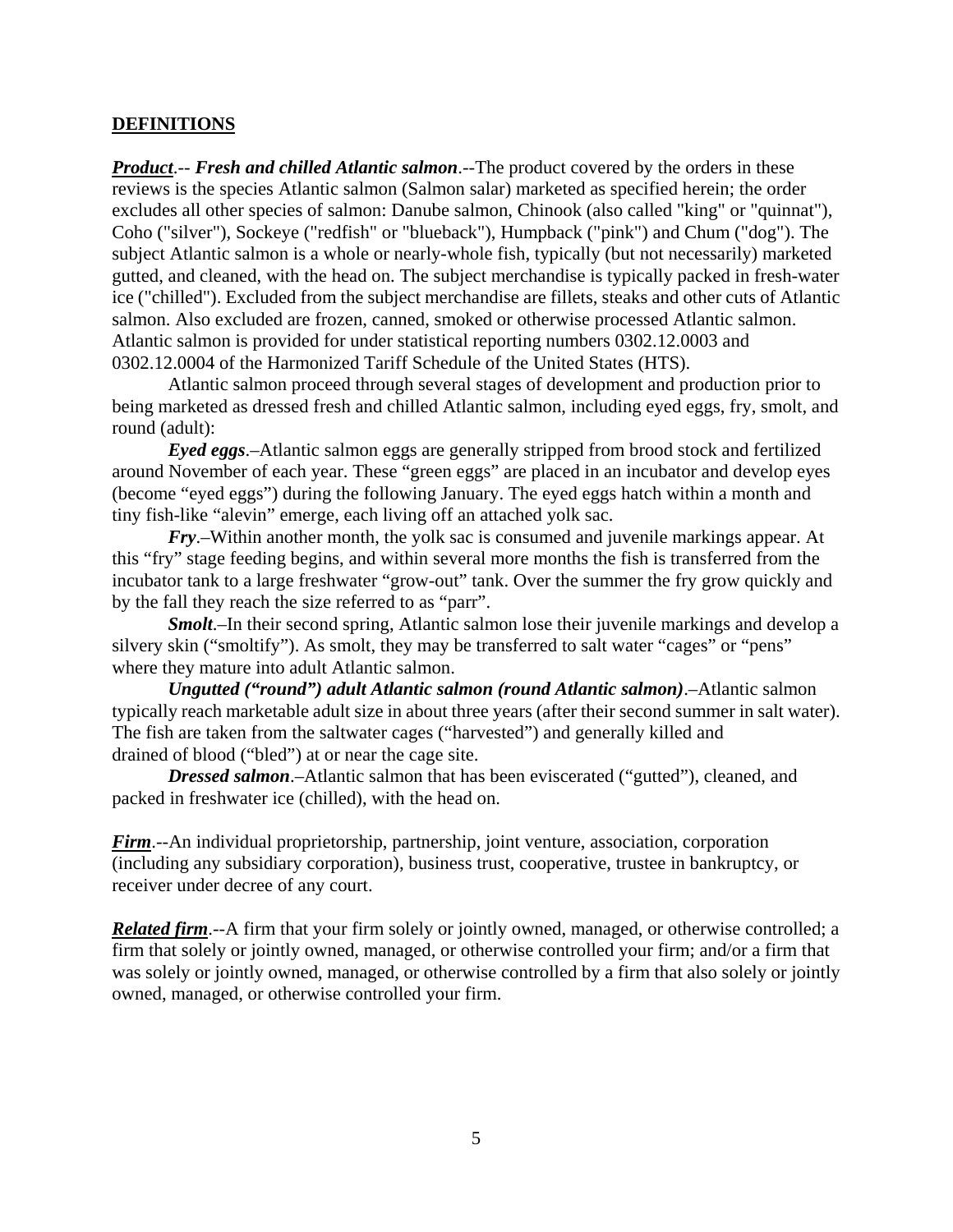# **DEFINITIONS—***Continued*

*Establishment*.--Each facility of a firm in the United States involved in the production, importation, and/or purchase of fresh and chilled Atlantic salmon (as defined above), including auxiliary facilities operated in conjunction with (whether or not physically separate from) such facilities.

*Producer*.–The terms "producer" and "production" as used in this questionnaire include both farmers/farming and processors/processing of Atlantic salmon.

*Farming*.–The raising of Atlantic salmon, including hatchery operations, freshwater grow-out tanks, and saltwater cages. A firm has actively pursued investment in such facilities, for the purposes of raising Atlantic salmon, is a producer for purposes of this questionnaire.

*Processing*.–The gutting, cleaning, and packaging in ice of Atlantic salmon. "Processing" as used in this questionnaire excludes "further processing" into fillets and steaks, or freezing, smoking, and canning.

*United States*.--For purposes of this review, the 50 States, Puerto Rico, the U.S. Virgin Islands, and the District of Columbia.

*Importer*.--Any person or firm engaged, either directly or through a parent company or subsidiary, in importing fresh and chilled Atlantic salmon (as defined above) into the United States from a foreign manufacturer or through its selling agent.

*Imports*.--Those products identified for Customs purposes as imports for consumption for which your firm was the importer of record (i.e., was responsible for paying any import duty) or consignee (i.e., to which the merchandise was first delivered).

*Import quantities*.--Quantities reported should be net of returns.

*Import values*.--Values reported should be landed, duty-paid values (but not including antidumping and/or countervailing duties) at the U.S. port of entry, including ocean freight and insurance costs, brokerage charges, and normal import duties (i.e., including all charges except inland freight in the United States and antidumping and/or countervailing duties).

*Purchaser*.--Any person or firm engaged, either directly or through a parent company or subsidiary, in purchasing fresh and chilled Atlantic salmon (as defined above) from another firm that produces, imports, or otherwise distributes fresh and chilled Atlantic salmon. A retail firm that is the importer of record may be considered a purchaser.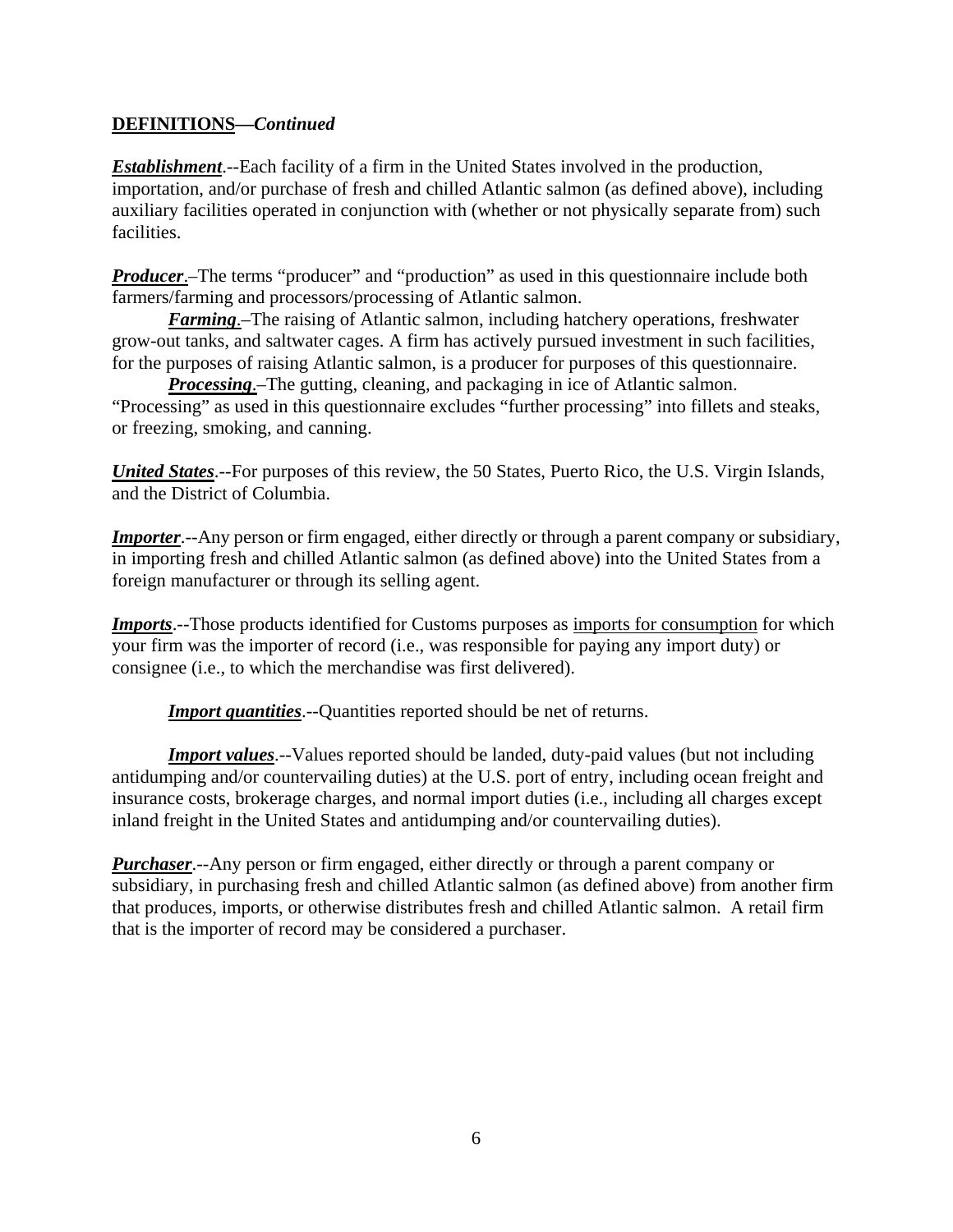# **DEFINITIONS—***Continued*

*Purchases*.--Purchases from all sources, NOT including direct imports from foreign sources located outside of the United States (which should be reported in an importer questionnaire).

*Purchase quantities*.--Quantities reported should be net of returns.

*Purchase values*.--Values reported should be net values (i.e., gross purchase values less all discounts, allowances, rebates, and the value of returned goods), delivered to your U.S. receiving point.

*Shipments*.--Shipments of products produced in or imported by your U.S. establishment(s). Include shipments to the contracting firm of product produced by your firm under a toll agreement.

*Shipment quantities*.--Quantities reported should be net of returns.

*Shipment values*.--Values reported should be net values (i.e., gross sales values less all discounts, allowances, rebates, prepaid freight, and the value of returned goods), f.o.b. your U.S. point of shipment. The value of domestic shipments to the contracting firm under a toll agreement is the conversion fee (including profit).

# *Types of shipments*:

*U.S. shipments*.--Commercial shipments, internal consumption, and transfers to related firms within the United States.

*Commercial shipments*.--Shipments, other than internal consumption and transfers to related firms, within the United States.

*Internal consumption*.--Product consumed internally by your firm.

*Transfers to related firms*.--Shipments made to related domestic firms.

*Export shipments*.--Shipments to destinations outside the United States, including shipments to related firms.

*Inventories*.--Finished goods inventory, not raw materials or work-in-progress.

# **The following definitions apply only to the PRODUCER QUESTIONNAIRE.**

*Average production capacity*.--The level of production that your establishment(s) could reasonably have expected to attain during the specified periods. Assume normal operating conditions (i.e., using equipment and machinery in place and ready to operate; normal operating levels (hours per week/weeks per year) and time for downtime, maintenance, repair, and cleanup; and a typical or representative product mix).